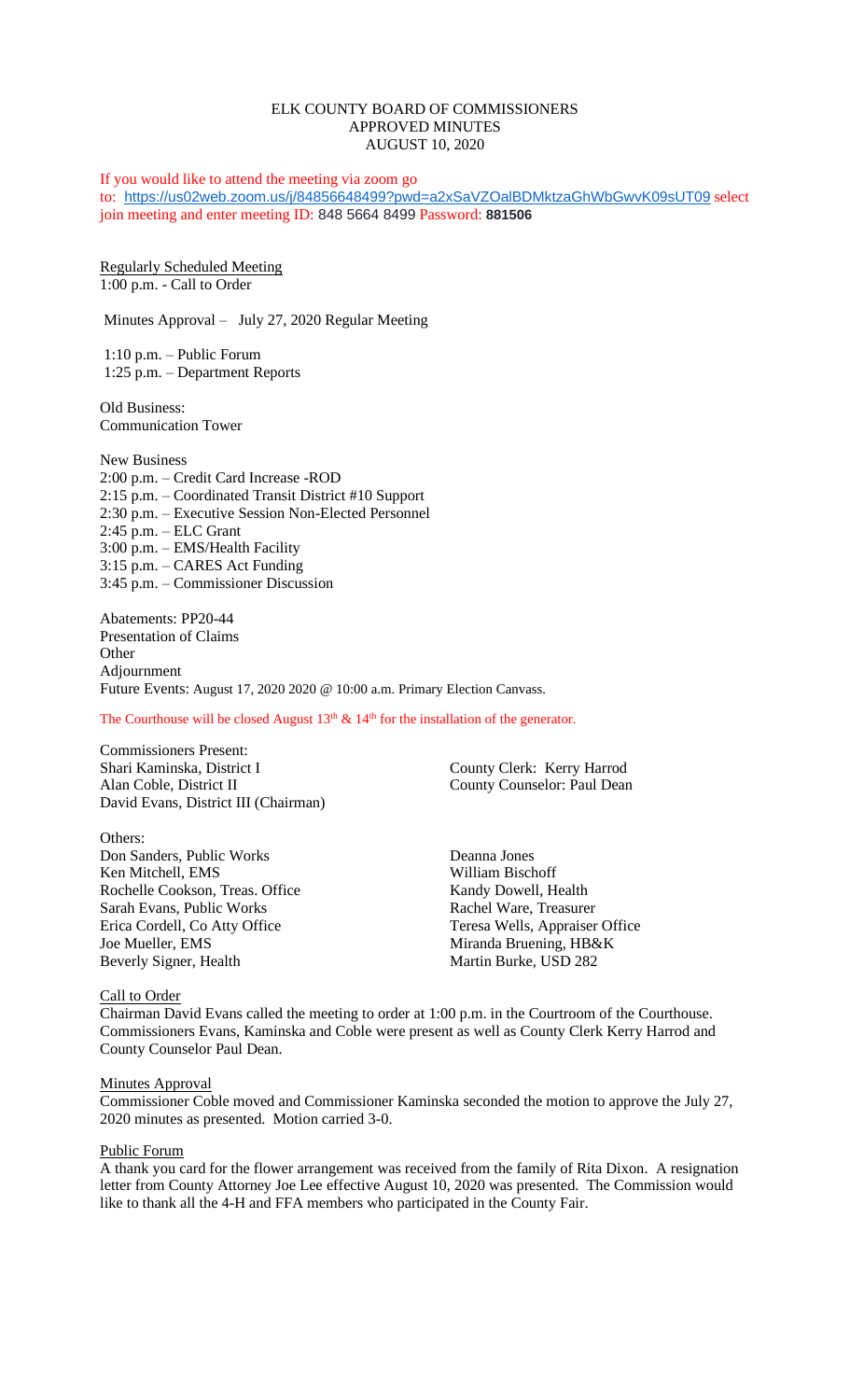# Public Works

### Road

Don Sanders stated two backhoes and one excavator are broke down. They should be all back up and running in a couple of days. The Road 7 low water bridge had a little setback due to the recent rains. The cap should be poured tomorrow. The asphalt milling projects will be delayed until the first part of September.

## Maintenance

Mr. Sanders stated the courthouse will be closed August 13 & 14 due to the installation of the generator. The air conditioners will be installed on the  $3<sup>rd</sup>$  floor during this time.

# Recycling

Mr. Sanders stated twenty-seven bales of cardboard were sold last week.

### County Clerk

Kerry Harrod stated the 2020 Primary Election Canvass will be held on Monday, August 17, 2020 at 10:00 a.m. in the Commission Room of the Courthouse. Ms. Harrod stated we had a 50% turnout for the election. There was an election audit on Thursday, August 6, 2020 in which all counts turned out correct.

### Register of Deeds

Stephanie Ollenborger handed in the monthly report for July. They had a total of 57 instruments recorded and a total deposit of \$4,108.00.

#### County Credit Card

Discussion was had regarding the Register of Deeds and the Health Office not having adequate credit limits. Commissioner Kaminska moved and Commissioner Coble seconded the motion to reduce the Sheriff and Maintenance Departments by \$1,000 each and increase the Register of Deeds and Health Departments by \$1,000 each. Motion carried 3-0.

#### Communication Tower

Beth Koehler stated they did the tower climb last week and found a broken connector to the antenna. They did replace the antenna. A Countywide test will be scheduled in the near future.

#### Coordinated Transit District #10 Support

Kerry Harrod presented a letter of support stating the County is in need and supports the transportation services in our area. Commissioner Coble moved and Commission Kaminska seconded the motion to sign the letter of support to the Kansas Department of Transportation. Motion carried 3-0.

### Executive Session 1:35 p.m.

Commissioner Kaminska moved and Commissioner Coble seconded the motion to go into executive session for 10 minutes to discuss non-elected personnel with Kandy Dowell and Paul Dean present. Motion carried 3-0. Back in session 1:45 p.m. No action taken.

#### ELC Grant

Kandy Dowell presented a grant from KDHE regarding the paycheck protection program. Elk County Health Department's allocation is \$5,814.52.

### EMS/Health Facility

Discussion was had regarding the plans for the EMS/Health Facility. Changes will be made to the plans and further discussion will be had at the next meeting.

Break

Commissioner Coble moved and Commissioner Kaminska seconded the motion to take a 10-minute break. Motion carried 3-0.

Back in session 2:05p.m.

#### CARES Act Funding

Deanna Jones presented the draft plan. Discussion was had regarding the plan. Mrs. Jones will make changes to the plan and present it at the Wednesday, August 12, 2020 meeting.

#### **Abatements**

Commissioner Kaminska moved and Commissioner Coble seconded the motion to approve abatement PP20-44. Motion carried 3-0.

#### Warrants

The warrant fund totals are as follows:

County General \$31,326.29, Ambulance \$2,257.79, Election \$3,977.64, Fire Equipment Reserve \$4,371.83, Rural Fire District \$3,189.89, Health \$431.89, Road \$50,446.61, Noxious Weed \$3,973.46, Kansas 911 \$273.62,

Technology Fund \$595.00. Commissioner Coble moved and Commissioner Kaminska seconded the motion to pay the warrants in the amount of \$100,844.02. Motion carried 3-0.

The warrant fund totals for the SPARK/CARES Act are as follows:

County General \$6,212.76, Health \$14,271.20. Commissioner Kaminska moved and Commissioner Coble seconded the motion to pay the warrants in the amount of \$20,483.96. Motion carried 3-0.